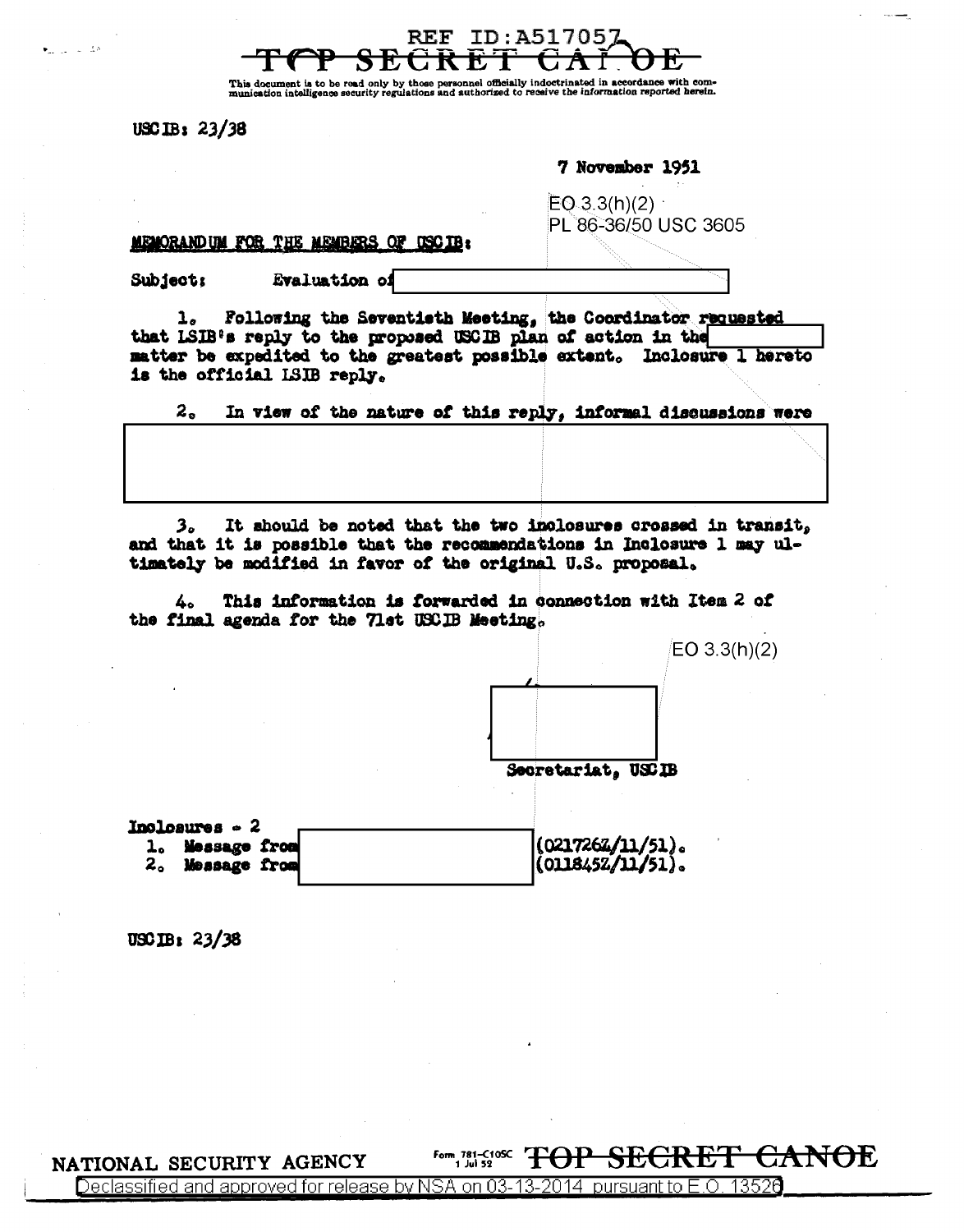|  | <b>FROM</b>                                                                                                                      |                                                                    |  | This document is to be read only by those personnel officially indoctrinated in accordance with com-munication intelligence security regulations and authorized to receive the information reported herein.<br>0217262/11/51 |  | 5 November 1951 |  |
|--|----------------------------------------------------------------------------------------------------------------------------------|--------------------------------------------------------------------|--|------------------------------------------------------------------------------------------------------------------------------------------------------------------------------------------------------------------------------|--|-----------------|--|
|  | TO SLO WASHINGTON                                                                                                                |                                                                    |  |                                                                                                                                                                                                                              |  |                 |  |
|  |                                                                                                                                  |                                                                    |  |                                                                                                                                                                                                                              |  |                 |  |
|  |                                                                                                                                  | FURTHER TO MY 291106/10, PLEASE PASS FOLLOWING TO COORDINATOR FROM |  |                                                                                                                                                                                                                              |  |                 |  |
|  | DEPUTY DIRECTOR:<br>"FOLLOWING IS SUMMARY OF L.S.I.B. REPLY TO UC 000293 ON THE SUBJECT OF                                       |                                                                    |  |                                                                                                                                                                                                                              |  |                 |  |
|  |                                                                                                                                  |                                                                    |  |                                                                                                                                                                                                                              |  |                 |  |
|  |                                                                                                                                  | OFFICIAL MEMORANDUM WILL FOLLOW BY SEA BAG.                        |  |                                                                                                                                                                                                                              |  |                 |  |
|  |                                                                                                                                  |                                                                    |  | A. IT IS WHOLEHEARTEDLY AGREED THAT ACTION IS NEEDED TO IMPROVE THE SECU-                                                                                                                                                    |  |                 |  |
|  | RITY OF                                                                                                                          |                                                                    |  |                                                                                                                                                                                                                              |  |                 |  |
|  |                                                                                                                                  |                                                                    |  |                                                                                                                                                                                                                              |  | <b>HOULD</b>    |  |
|  | B. IT IS CONSIDERED HOWEVER THAT THE PRETENCE OF AN<br>DO MORE HARM THAN GOOD FOR THE REASONS, AMONG OTHERS, THAT FIRST THE PRE- |                                                                    |  |                                                                                                                                                                                                                              |  |                 |  |
|  |                                                                                                                                  |                                                                    |  |                                                                                                                                                                                                                              |  |                 |  |
|  |                                                                                                                                  |                                                                    |  |                                                                                                                                                                                                                              |  |                 |  |
|  |                                                                                                                                  |                                                                    |  |                                                                                                                                                                                                                              |  |                 |  |
|  |                                                                                                                                  |                                                                    |  |                                                                                                                                                                                                                              |  |                 |  |
|  |                                                                                                                                  |                                                                    |  |                                                                                                                                                                                                                              |  |                 |  |
|  |                                                                                                                                  |                                                                    |  |                                                                                                                                                                                                                              |  |                 |  |
|  |                                                                                                                                  |                                                                    |  |                                                                                                                                                                                                                              |  |                 |  |
|  |                                                                                                                                  |                                                                    |  |                                                                                                                                                                                                                              |  |                 |  |
|  |                                                                                                                                  |                                                                    |  | C. IT IS CONSIDERED THAT THE ONLY EFFECTIVE WAY OF OBTAINING AN IMMEDIATE                                                                                                                                                    |  |                 |  |
|  |                                                                                                                                  |                                                                    |  |                                                                                                                                                                                                                              |  |                 |  |
|  |                                                                                                                                  |                                                                    |  |                                                                                                                                                                                                                              |  |                 |  |
|  |                                                                                                                                  |                                                                    |  |                                                                                                                                                                                                                              |  |                 |  |
|  |                                                                                                                                  |                                                                    |  |                                                                                                                                                                                                                              |  |                 |  |
|  |                                                                                                                                  |                                                                    |  | TO ACHIEVE THE DESIRED RESULT. IN PARTICULAR, IT IS RECKONED THAT THE                                                                                                                                                        |  |                 |  |
|  |                                                                                                                                  |                                                                    |  |                                                                                                                                                                                                                              |  |                 |  |
|  |                                                                                                                                  |                                                                    |  |                                                                                                                                                                                                                              |  |                 |  |

Inclosure 1 with USCIB 23/38 dated 7 November 1951.

**Form, 781-50 SECRET CANOE** 

NATIONAL SECURITY AGENCY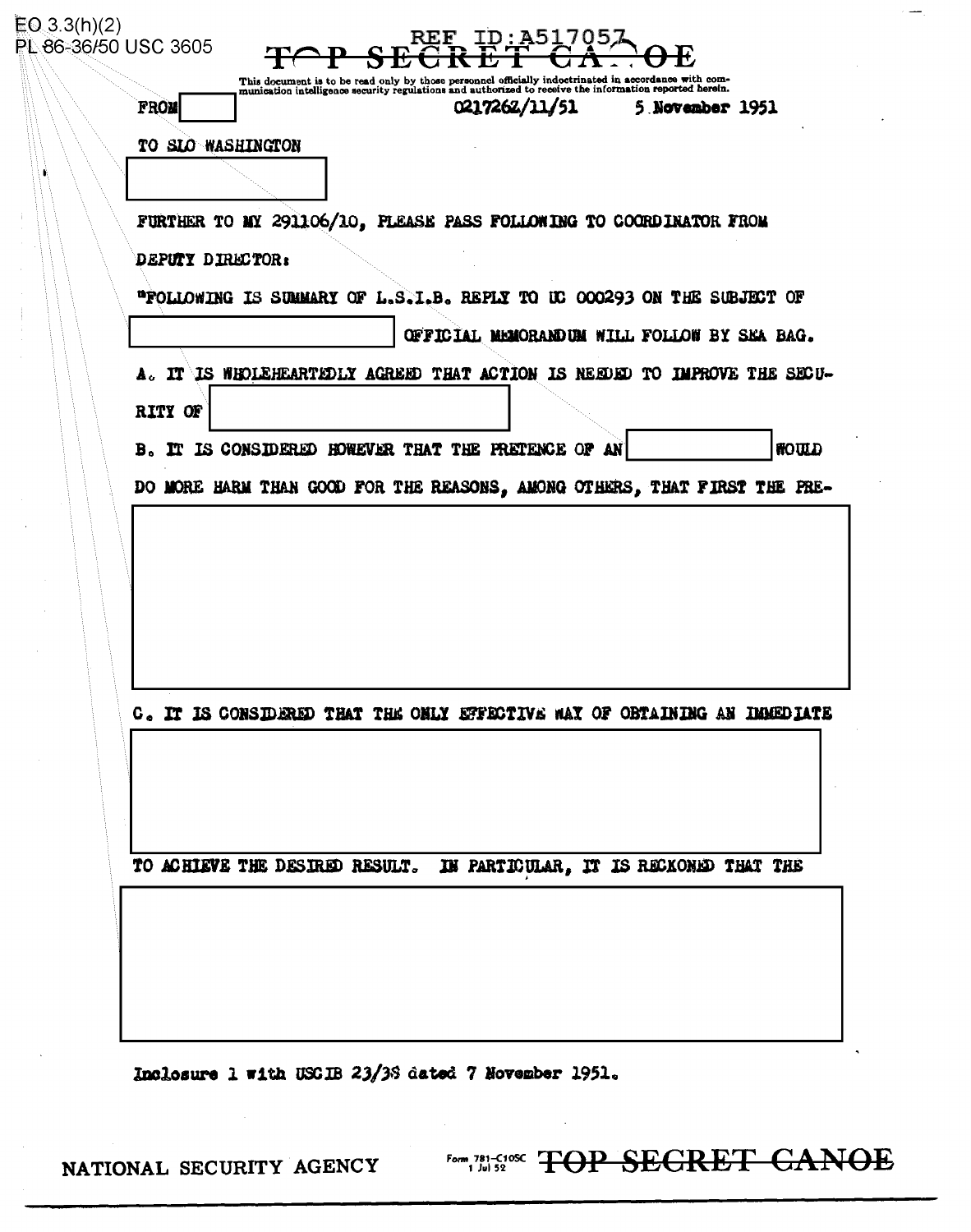This document is to be read only by those personnel<br>munication intelligence security regulations and autho information reported herein.

**REF ID:A51705** 

MUCH MORE HEAVILY FELT IN MOSCOW THAN IN THE WEST.

ゞドゼ

D. L.S.I.B. IS THEREFORE UNABLE TO AGREE TO ALL THE STEPS PROPOSED BY U.S.C.I.B. AND SUGGESTS. ALTERNATIVELY. THAT THE BEST COURSE OF ACTION **NOULD BE:** 

 $\bf(1)$ 

AND TO GIVE THEM PROOF OF THIS IF NECESSARY:

(II) TO INFORM THEM THAT THEIR INSECURITY THREATENS NATO TO SUCH AN EXTENT **UNDERTAKE TO USE THE AUTHORISED TYPEX SYSTEM THAT. UNLESS THE** IN THE FUTURE, THE MATTER WOULD HAVE TO BE REFERRED TO THE COUNCIL DEPUTIES (THIS FROCEDURE IS ALSO PART OF THE U.S.C.I.B. FROPOSAL): (III) IN ORDER TO COVER TO CONVINCE THEM THAT TYPEX IS A COMPLETELY SECURE SYSTEM (PART OF U.S.C.I.B. PROPOSAL). E. IF U.S.C.I.B. APPROVES THIS ALTERNATIVE SUGGESTION AS A BASIS FOR DIS-CUSSION, L.S.I.B. IS READY TO DISCUSS THE DETAILS OF THE ACTION REQUIRED. EITHER IN LONDON OR WASHINGTON, AT ANY TIME PROPOSED BY U.S.C.I.B.

2. IN CONNECTION BOTH WITH THE ABOVE AND WITH UC 000227 FROM CHAIRMAN

U.S.C.I.B., LONDON DISCUSSIONS ON APPROACH TO AND ON PREPARATION OF BRIEF FOR AMBASSADORS ARE NEARLY CON-CLUDED AND WILL IT IS HOPED SHORTLY BE APPROVED BY L.S.I.B. FOR FORWARDING TO U.S.C.I.B. IN ANTIGIPATION OF L.S.I.B. APPROVAL, I THINK IT APPROPRIATE FOR ME TO INFORM YOU THAT THE PROPOSALS UNDER CONSIDERATION CONTAIN RECOM-MENDATIONS THAT THE SHOULD BE MADE AT THE EARLIEST POSSIBLE MOMENT. SHOULD U.S.C.I.B. AGREE, IT NIGHT BE CONVENIENT FOR THE DISCUSSIONS SUGGESTED IN E. ABOVE, TO TAKE PLACE AT THE SAME TIME AND PLACE AS THOSE TO ARRANGE THE FINAL DETAILS OF THE

Inclosure 1 with USCIB 23/38 dated 7 November 1951.

**Form 781-C108C TOP SEGRET GANOE** NATIONAL SECURITY AGENCY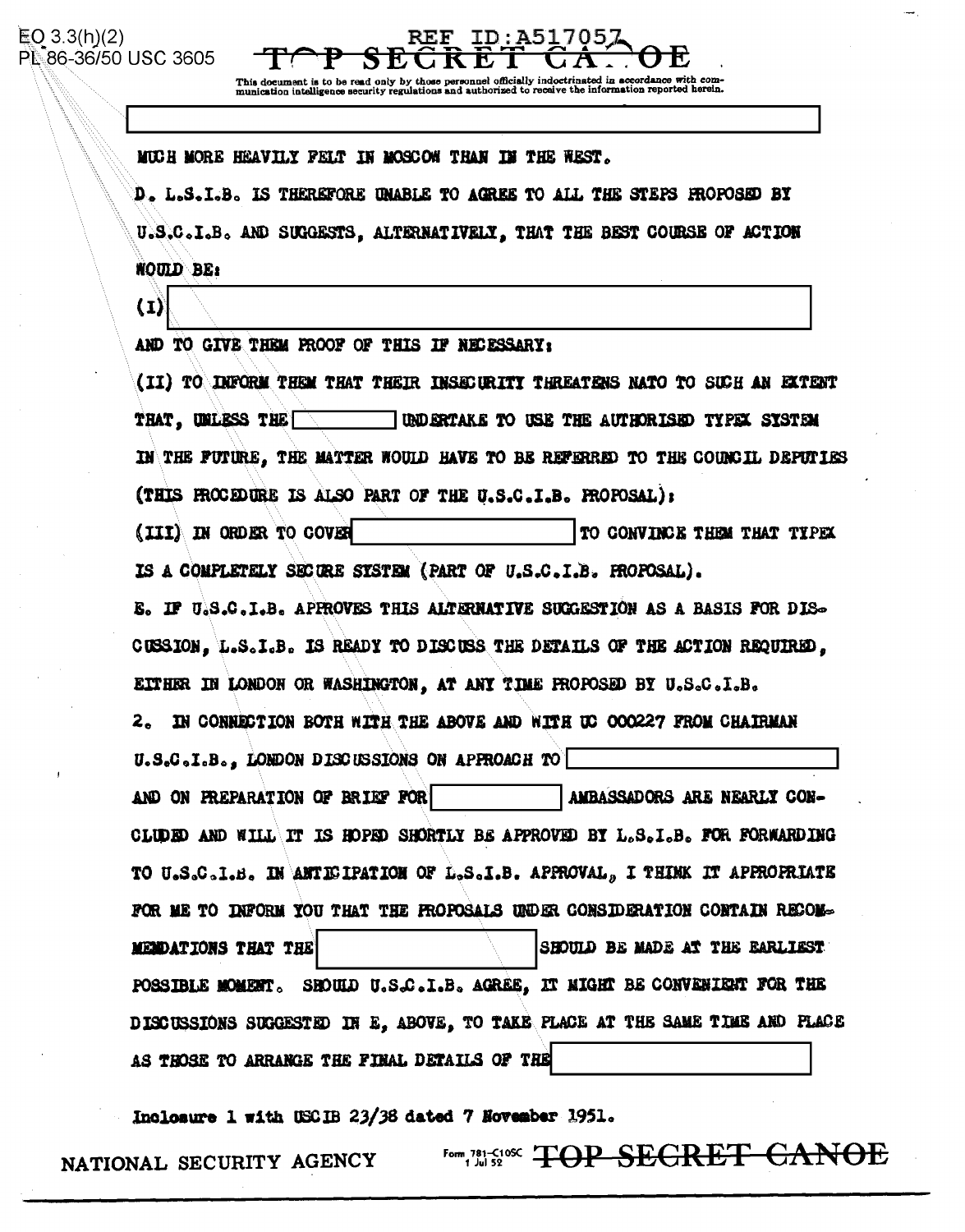## $m$  or  $R$ <sup>RF</sup>,  $IP$ ; A517057

| V                                                                                                                                                                                                                                    | <b>UL</b>            |  |  |  |  |  |  |  |  |
|--------------------------------------------------------------------------------------------------------------------------------------------------------------------------------------------------------------------------------------|----------------------|--|--|--|--|--|--|--|--|
| This document is to be read only by those personnel officially indoctrinated in accordance with com-<br>FH SIO WASHINGIUM intelligence security regulations and authorized to receive the information reported herein.<br>0118452/11 | 1 November 1951      |  |  |  |  |  |  |  |  |
| <b>TO</b>                                                                                                                                                                                                                            | EO 3.3(h)(2)         |  |  |  |  |  |  |  |  |
| PERSONAL FROM                                                                                                                                                                                                                        | PL 86-36/50 USC 3605 |  |  |  |  |  |  |  |  |
| YOUR 291106Z/10.<br>AND I DISCUSSED THIS WITH PARK ARMSTRONG YESTERDAY.                                                                                                                                                              |                      |  |  |  |  |  |  |  |  |
| LATTER WILL BE MOST DISAPPOINTED IF AMERICAN PLAN FOR IMMEDIATE ACTION AS                                                                                                                                                            |                      |  |  |  |  |  |  |  |  |
| GIVEN IN PARAS 2, 3 AND 4 BELOW IS NOT APPROVED. MUCH CAREFUL WORK HAS<br>BEEN DONE IN ORDER TO GIVE BEST CHANCE OF SUCCESS, INCLUDING MUCH BRIEFING                                                                                 |                      |  |  |  |  |  |  |  |  |
|                                                                                                                                                                                                                                      |                      |  |  |  |  |  |  |  |  |
|                                                                                                                                                                                                                                      |                      |  |  |  |  |  |  |  |  |

Inclosure 2 with USCIB 23/38 dated 7 November 1951.

NATIONAL SECURITY AGENCY

في باري

Form 781-C10SC TOP SECRET CANOE